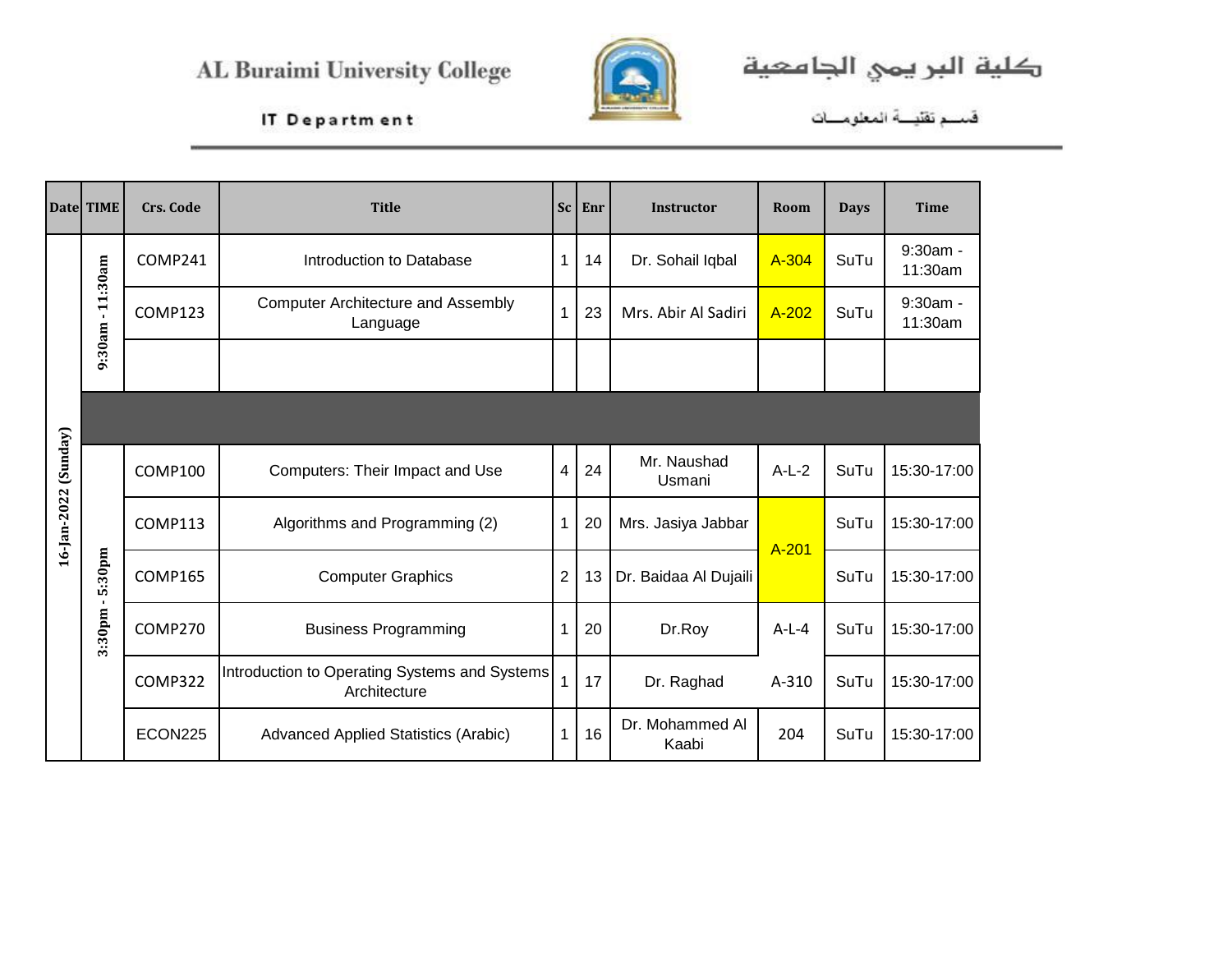Mathematical Analysis (1)

Information System for Business (Arabic)



كلية البريمي الجامعية

IT Department

**MATH152** 

**ECON215** 

|                      | Datel TIME             | <b>Crs. Code</b> | <b>Title</b>                                        | Se<br>$\mathbf{c}$ | Enr | <b>Instructor</b>               | Room    | <b>Days</b> | <b>Time</b> |
|----------------------|------------------------|------------------|-----------------------------------------------------|--------------------|-----|---------------------------------|---------|-------------|-------------|
|                      |                        | COMP242          | Introduction to Web Development                     | 1                  | 23  | Mr. Mohammed<br>Waseem Ashfaque | $A-L-2$ | MoWe        | 12:30-14:00 |
|                      | 11:30am                | COMP283          | Software Requirements Analysis and<br>Specification | 1                  | 17  | Mrs. Jasiya Jabbar              | A-310   | MoWe        | 12:30-14:00 |
|                      | $\mathbf{r}$           | COMP384          | Software Architecture and Design                    | 2                  | 16  | Mrs. Rim Al Naimi               | A-304   | MoWe        | 12:30-14:00 |
|                      | 9:30am                 | IS450            | <b>Business Expert Systems</b>                      | 1                  | 13  | Mrs.Ghalia                      | A-403   | MoWe        | 12:30-14:00 |
|                      |                        |                  |                                                     |                    |     |                                 |         |             |             |
| 17-Jan-2022 (Monday) |                        |                  |                                                     |                    |     |                                 |         |             |             |
|                      |                        | COMP241          | Introduction to Database                            | $\overline{2}$     | 12  | Dr. Sohail Malik                | A-307   | MoWe        | 14:00-15:30 |
|                      |                        | <b>COMP4503</b>  | <b>Computer Ethics</b>                              |                    | 23  | Dr. Raghad                      |         | MoWe        | 14:00-15:30 |
|                      | 5:30pm<br>$\mathbf{I}$ | COMP467          | Multimedia System Design                            | 2                  | 25  | Mrs. Ghalia Al-Farisi           | $A-L-1$ | MoWe        | 14:00-15:30 |
|                      | 3:30pm                 | IS441            | Database Management Systems                         |                    | 28  | Dr. Roy Mathew                  | $A-L-4$ | MoWe        | 14:00-15:30 |
|                      |                        |                  |                                                     |                    |     |                                 |         |             |             |

 $2 \mid 27$ 

 $1\vert$ 

11

Dr. Mohammed Al

Kaabi

Mrs. Abir Al Sadiri

A-309

305

MoWe 14:00-15:30

MoWe 14:00-15:30

فسم تقيسة المعلومسات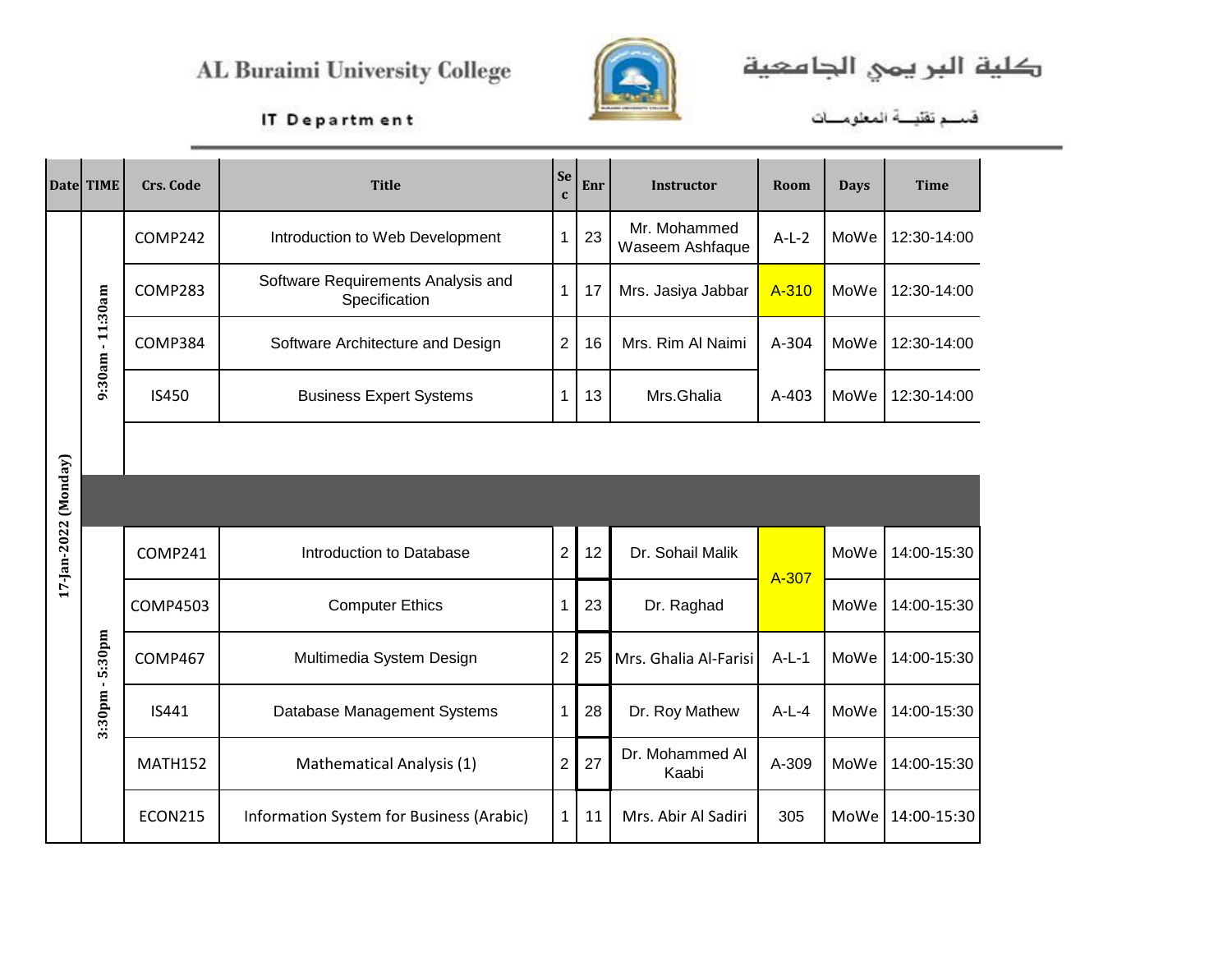

كلية البريمي الجامعية

IT Department

فسم تقنيسة المعلومسات

|                       | Date TIME    | Crs. Code      | <b>Title</b>                         | Se<br>$\mathbf c$ | Enr | <b>Instructor</b>               | Room    | <b>Days</b> | <b>Time</b> |
|-----------------------|--------------|----------------|--------------------------------------|-------------------|-----|---------------------------------|---------|-------------|-------------|
|                       |              | COMP100        | Computers: Their Impact and Use      | 6                 | 13  | Mrs. Rim Al Naimi               | $A-L-1$ | SuTu        | 12:30-14:00 |
|                       | 11:30am      | IS211          | Introduction to Information Systems  | $\overline{1}$    | 21  | Mrs. Jasiya Jabbar              | A-310   | SuTu        | 12:30-14:00 |
|                       | $\mathbf{I}$ | IS435          | <b>Communication and Networking</b>  |                   | 14  | Mr. Naushad<br>Usmani           | A-303   | SuTu        | 12:30-14:00 |
| 18-Jan-2022 (Tuesday) | 9:30am       | <b>MATH152</b> | Mathematical Analysis (1)            | 1                 | 27  | Dr. Mohammed Al<br>Kaabi        | A-307   | SuTu        | 12:30-14:00 |
|                       |              |                |                                      |                   |     |                                 |         |             |             |
|                       |              |                |                                      |                   |     |                                 |         |             |             |
|                       | 5:30pr<br>л. | COMP242        | Introduction to Web Development      | $\overline{2}$    | 15  | Mr. Mohammed<br>Waseem Ashfaque | $A-L-3$ | SuTu        | 18:30-20:00 |
|                       | 3:30pm       | COMP387        | Software Verification and Validation | 1                 | 21  | Mr. ijaz Khan                   | A-307   | SuTu        | 18:30-20:00 |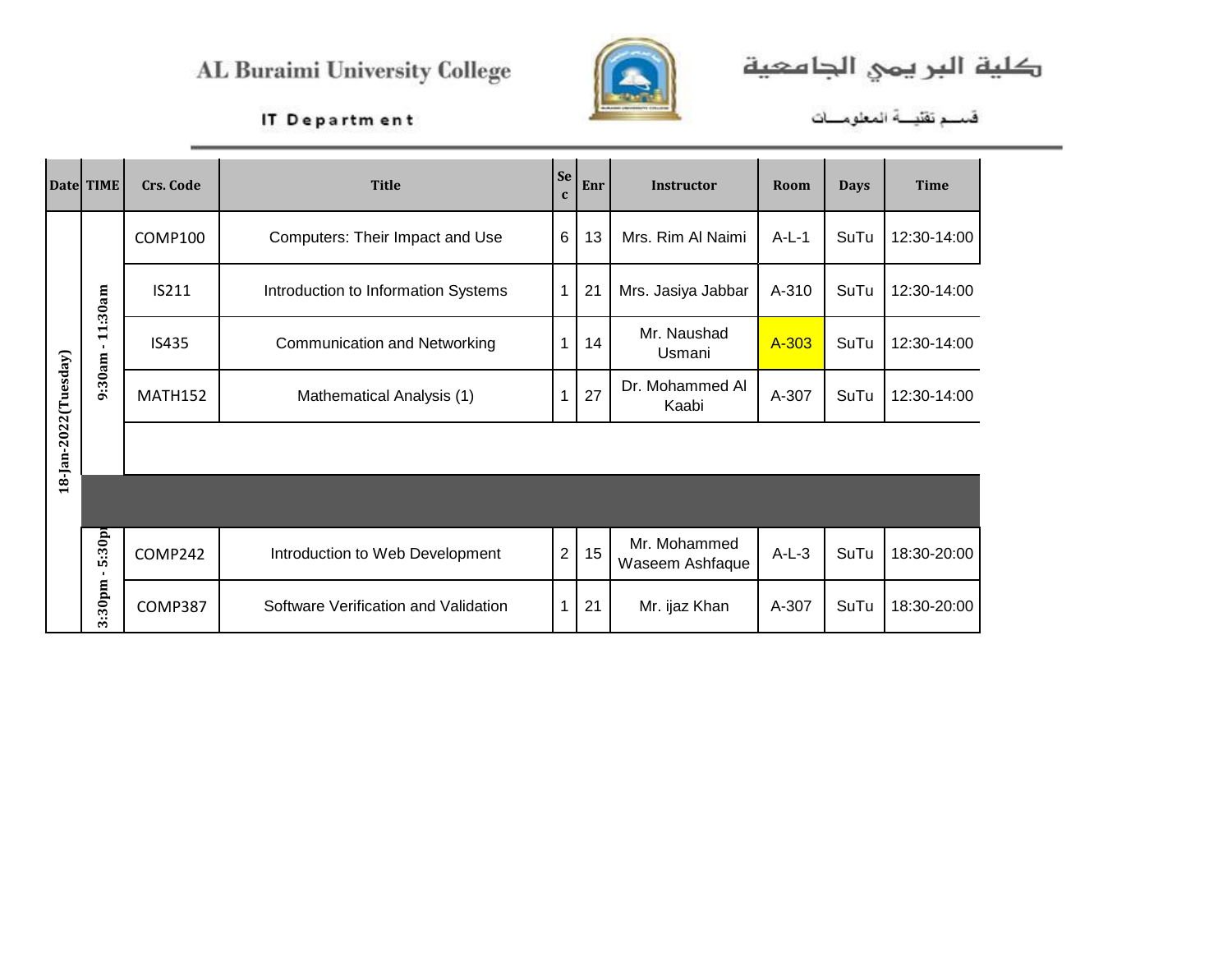

كلية البريمي الجامعية

#### IT Department

فسم تقليسة المعلومسات

|                         | Date TIME              | Crs. Code    | <b>Title</b>                         | <b>Se</b>    | Enr | <b>Instructor</b>     | Room    | <b>Days</b> | <b>Time</b> |
|-------------------------|------------------------|--------------|--------------------------------------|--------------|-----|-----------------------|---------|-------------|-------------|
|                         | 11:30am                | COMP100      | Computers: Their Impact and Use      | 3            | 27  | Mrs. Rim Al Naimi     | $A-L-1$ | MoWe        | 11:00-12:30 |
|                         |                        | COMP380      | Introduction To Software Engineering | $\mathbf{1}$ | 14  | Mrs. Abir Al Sadiri   | A-305   | MoWe        | 11:00-12:30 |
|                         | 09:30am-               |              |                                      |              |     |                       |         |             |             |
| $(\mathsf{We}$ dnesday) |                        |              |                                      |              |     |                       |         |             |             |
| 19-Jan-2022             |                        | COMP206      | <b>Advanced Visual Programming</b>   | $\mathbf 1$  | 24  | Dr. Roy Mathew        | $A-L-4$ | MoWe        | 17:00-18:30 |
|                         | 5:30pm                 | COMP424      | <b>Computer System Security</b>      | 1            | 16  | Dr. Baidaa Al dujaili | A-403   | MoWe        | 17:00-18:30 |
|                         | $\mathbf{I}$<br>3:30pm | <b>IS312</b> | Information Systems For Business     | 1            | 26  | Mrs. Jasiya Jabbar    | A-301   | MoWe        | 17:00-18:30 |
|                         |                        | <b>IS431</b> | Systems Analysis and Design          | 1            | 27  | Mr. Ijaz Khan         | A-310   | MoWe        | 17:00-18:30 |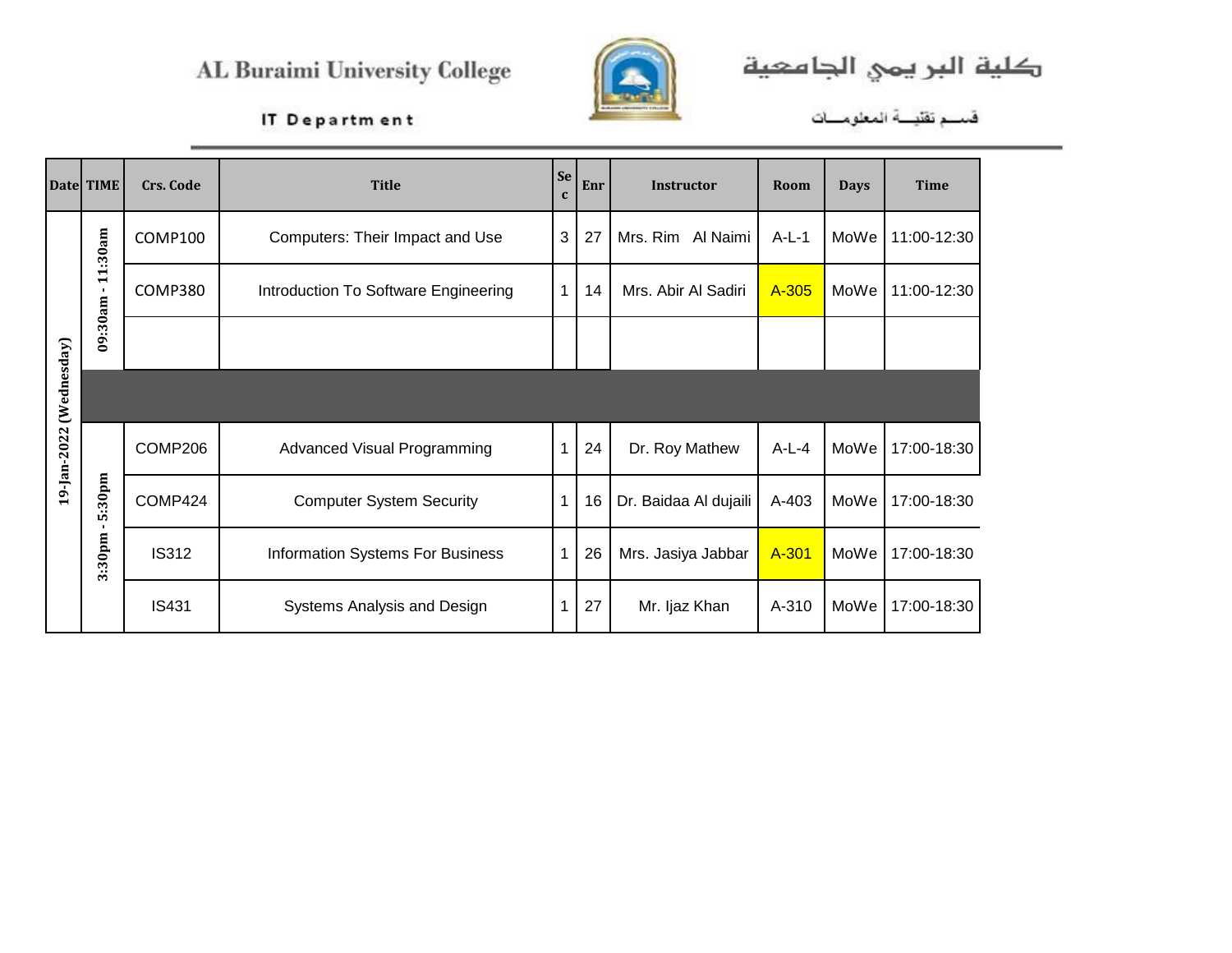

كلية البر يمي الجامعية<br>قسم تقيــة المعلومـــات

|                      | Date TIME              | <b>Crs. Code</b> | <b>Title</b>                         | Se<br>$\mathbf{c}$ | Enr | <b>Instructor</b>               | Room    | <b>Days</b> | <b>Time</b> |
|----------------------|------------------------|------------------|--------------------------------------|--------------------|-----|---------------------------------|---------|-------------|-------------|
|                      | 11:30am                | <b>COMP112</b>   | Algorithms and Programming (1)       | $\overline{2}$     | 28  | Mrs. Abir Al Sadiri             | A-201   | SuTu        | 11:00-12:30 |
|                      |                        | <b>COMP165</b>   | <b>Computer Graphics</b>             | $\mathbf{1}$       | 16  | Dr. Baidaa Al Dujaili           | A-305   | SuTu        | 11:00-12:30 |
|                      | 09:30am-               |                  |                                      |                    |     |                                 |         |             |             |
|                      |                        |                  |                                      |                    |     |                                 |         |             |             |
|                      |                        | BCGE006          | <b>Research Methodology</b>          | $\mathbf{1}$       | 27  | Mr. ijaz Khan                   | A-310   | SuTu        | 14:00-15:30 |
| 23-Jan-2022 (Sunday) |                        | COMP182          | Data Structure and Program Design    | 1                  | 21  | Dr. Baidaa Al Dujaili           | A-307   | SuTu        | 14:00-15:30 |
|                      | 5:30pm<br>$\mathbf{L}$ | COMP380          | Introduction To Software Engineering | $\overline{2}$     | 13  | Mrs. Abir Al Sadiri             |         | SuTu        | 14:00-15:30 |
|                      | 3:30pm                 | <b>SOM485</b>    | <b>Decision Support System</b>       | $\mathbf 1$        | 21  | Mr. Mohammed<br>Waseem Ashfaque | A-205   | SuTu        | 14:00-15:30 |
|                      |                        | COMP115          | Computer (Arabic)                    | 1                  | 18  | Mrs.Ghalia                      | $B-L-7$ | SuTu        | 14:00-15:30 |
|                      |                        |                  |                                      |                    |     |                                 |         |             |             |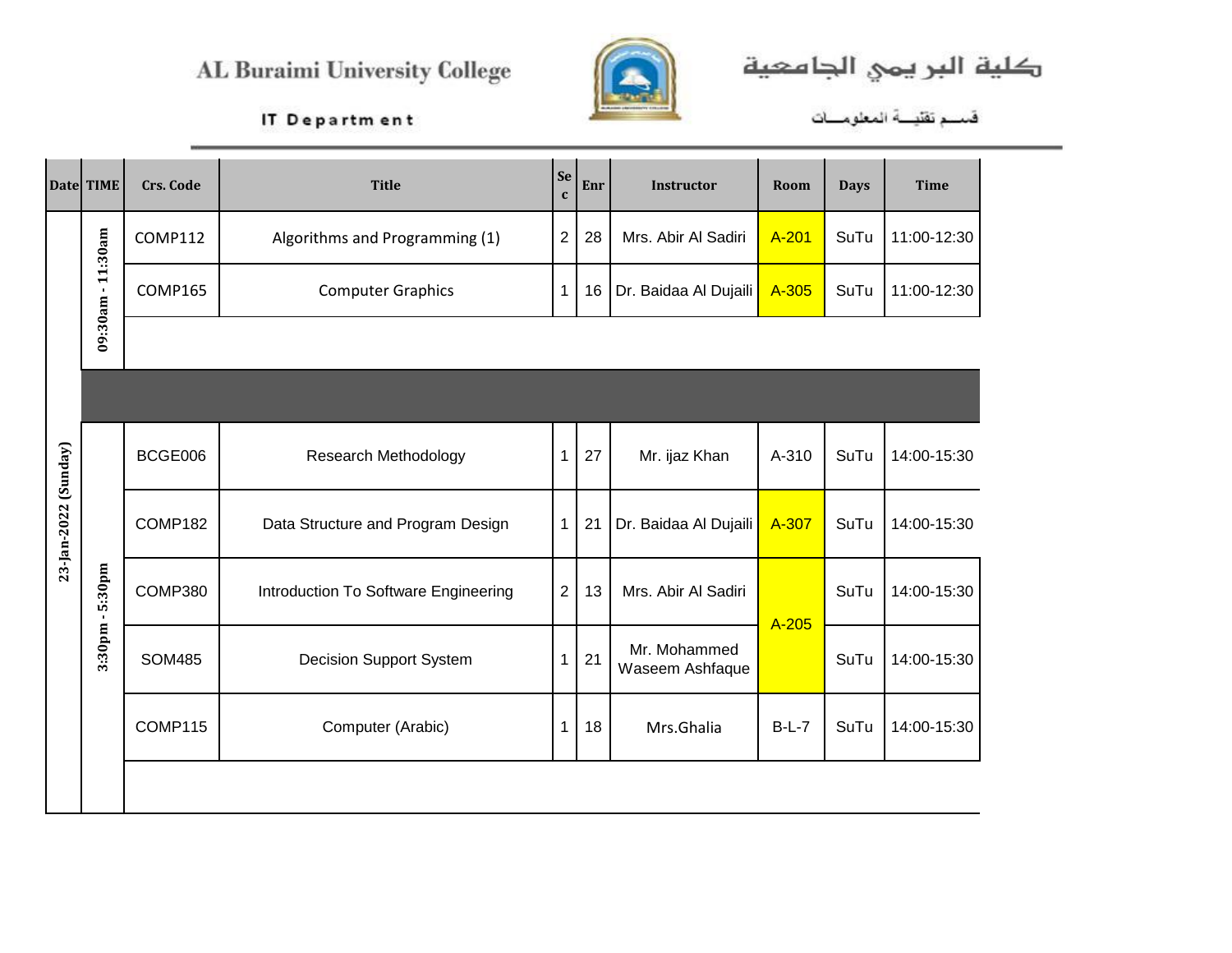

كلية البر يمي الجامعية<br>قسم تقيــة المعلومـــات

|                      | Date TIME         | <b>Crs. Code</b> | <b>Title</b>                              | <b>Se</b><br>$\mathbf c$ | Enr | <b>Instructor</b>               | Room    | <b>Days</b> | <b>Time</b> |
|----------------------|-------------------|------------------|-------------------------------------------|--------------------------|-----|---------------------------------|---------|-------------|-------------|
|                      |                   | COMP112          | Algorithms and Programming (1)            | 1                        | 28  | Mrs. Abir Al Sadiri             | A-201   | MoWe        | 09:30-11:00 |
|                      |                   | COMP350          | E-Commerce                                | 1                        | 9   | Dr. Sohail Iqbal                | A-304   | MoWe        | 09:30-11:00 |
|                      | 09:30am - 11:30am |                  |                                           |                          |     |                                 |         |             |             |
|                      |                   |                  |                                           |                          |     |                                 |         |             |             |
|                      |                   | COMP112          | Algorithms and Programming (1)            | 3                        | 24  | Mrs. Jasiya Jabbar              | A-309   | MoWe        | 15:30-17:00 |
| 24-Jan-2022 (Monday) |                   | COMP469          | Introduction to Artificial Intelligence   | 1.                       | 6   | Mr. Mohammed<br>Waseem Ashfaque |         | MoWe        | 15:30-17:00 |
|                      | 5:30pm            | COMP224          | Web Development and User Interface Design |                          | 22  | Mr. Naushad<br>Usmani           | $A-L-3$ | MoWe        | 15:30-17:00 |
|                      | 3:30pm-           | <b>IS311</b>     | Information Technology In Business        | 1                        | 18  | Mr. Ijaz Khan                   | A-305   | MoWe        | 15:30-17:00 |
|                      |                   | <b>IS497</b>     | Selected Topics In Information Systems    | 1                        | 15  | Dr. Raghad Tawfiq               |         | MoWe        | 15:30-17:00 |
|                      |                   | MATH326          | <b>Discrete Mathematics</b>               | 1                        | 16  | Dr. Mohammed Al<br>Kaabi        | A-308   | MoWe        | 15:30-17:00 |
|                      |                   |                  |                                           |                          |     |                                 |         |             |             |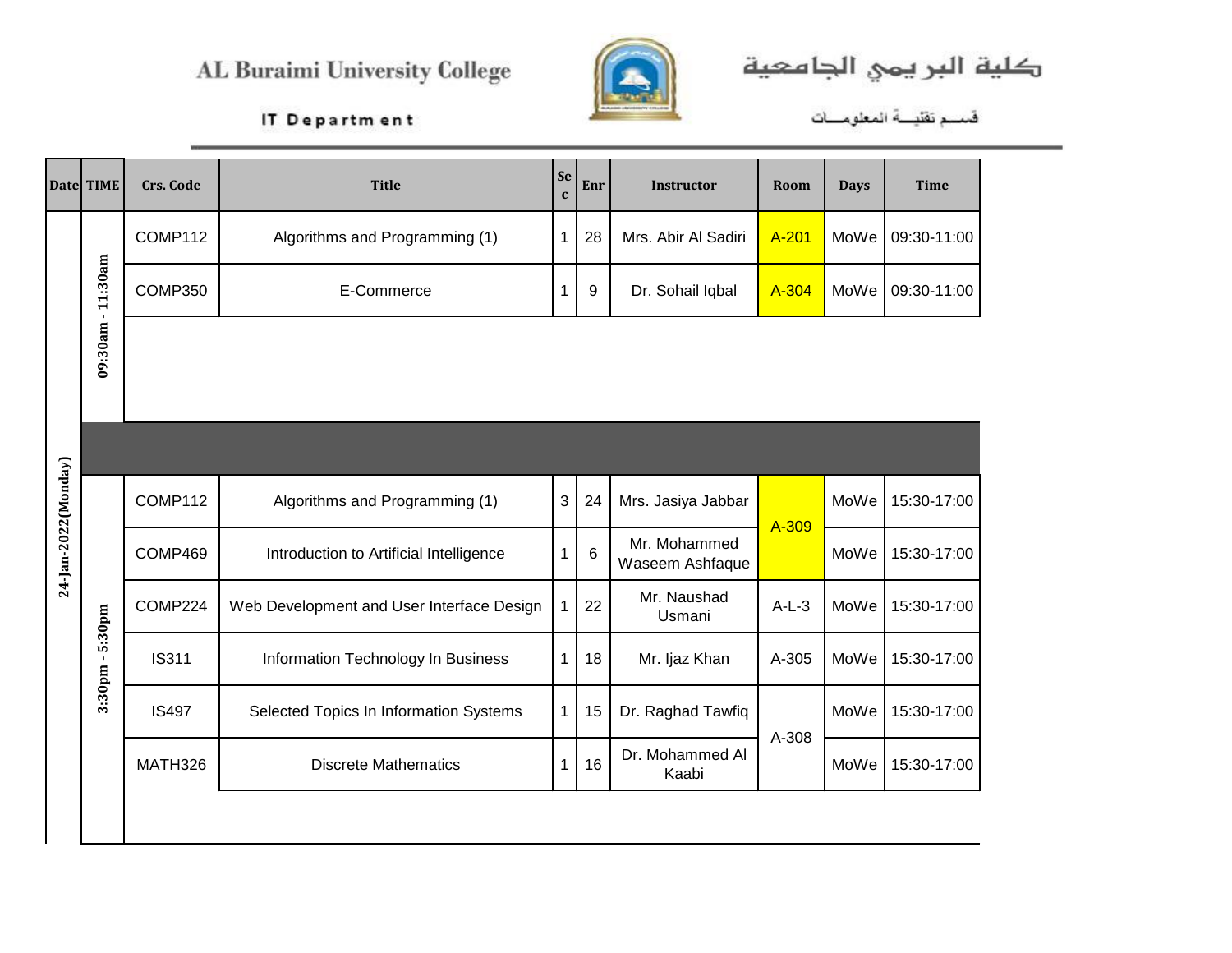

كلية البريمي الجامعية

فسم تقليسة المعلومسات

|                      | Date TIME                                    | <b>Crs. Code</b> | <b>Title</b>                        | <b>Se</b><br>$\mathbf c$ | Enr | <b>Instructor</b>               | Room    | <b>Days</b> | <b>Time</b> |
|----------------------|----------------------------------------------|------------------|-------------------------------------|--------------------------|-----|---------------------------------|---------|-------------|-------------|
|                      | $\overline{2}$<br>$\ddot{z}$<br>$\mathbf{r}$ | COMP100          | Computers: Their Impact and Use     | $\overline{2}$           | 25  | Mrs. Rim Al Naimi               | $A-L-1$ | SuTu        | 8:00-09:30  |
|                      | 09:30am                                      |                  |                                     |                          |     |                                 |         |             |             |
|                      |                                              |                  |                                     |                          |     |                                 |         |             |             |
|                      |                                              | COMP106          | Visual Programming                  | $\overline{1}$           | 21  | Mr. Naushad<br>Usmani           | $A-L-1$ | SuTu        | 17:00-18:30 |
| 25-Jan-202 (Tuesday) |                                              | COMP310          | Automata Languages and Computation  | 1                        | 21  | Mr. Ijaz Khan                   | A-310   | SuTu        | 17:00-18:30 |
|                      | 5:30pm<br>$\mathbf{I}$                       | COMP389          | <b>Software Engineering Metrics</b> | $\mathbf 1$              | 26  | Mrs. Jasiya Jabbar              | $A-202$ | SuTu        | 17:00-18:30 |
|                      | 3:30pm                                       | <b>IS435</b>     | <b>Communication and Networking</b> | $\overline{2}$           | 8   | Mrs. Khaloud Al<br>Saidi        |         | SuTu        | 17:00-18:30 |
|                      |                                              | <b>MATH152</b>   | Mathematical Analysis (1)           | 3                        | 22  | Dr. Mohammed Al<br>Kaabi        | A-309   | SuTu        | 17:00-18:30 |
|                      |                                              | <b>SOM466</b>    | Project Management                  |                          | 22  | Mr. Mohammed<br>Waseem Ashfaque | A-308   | SuTu        | 17:00-18:30 |